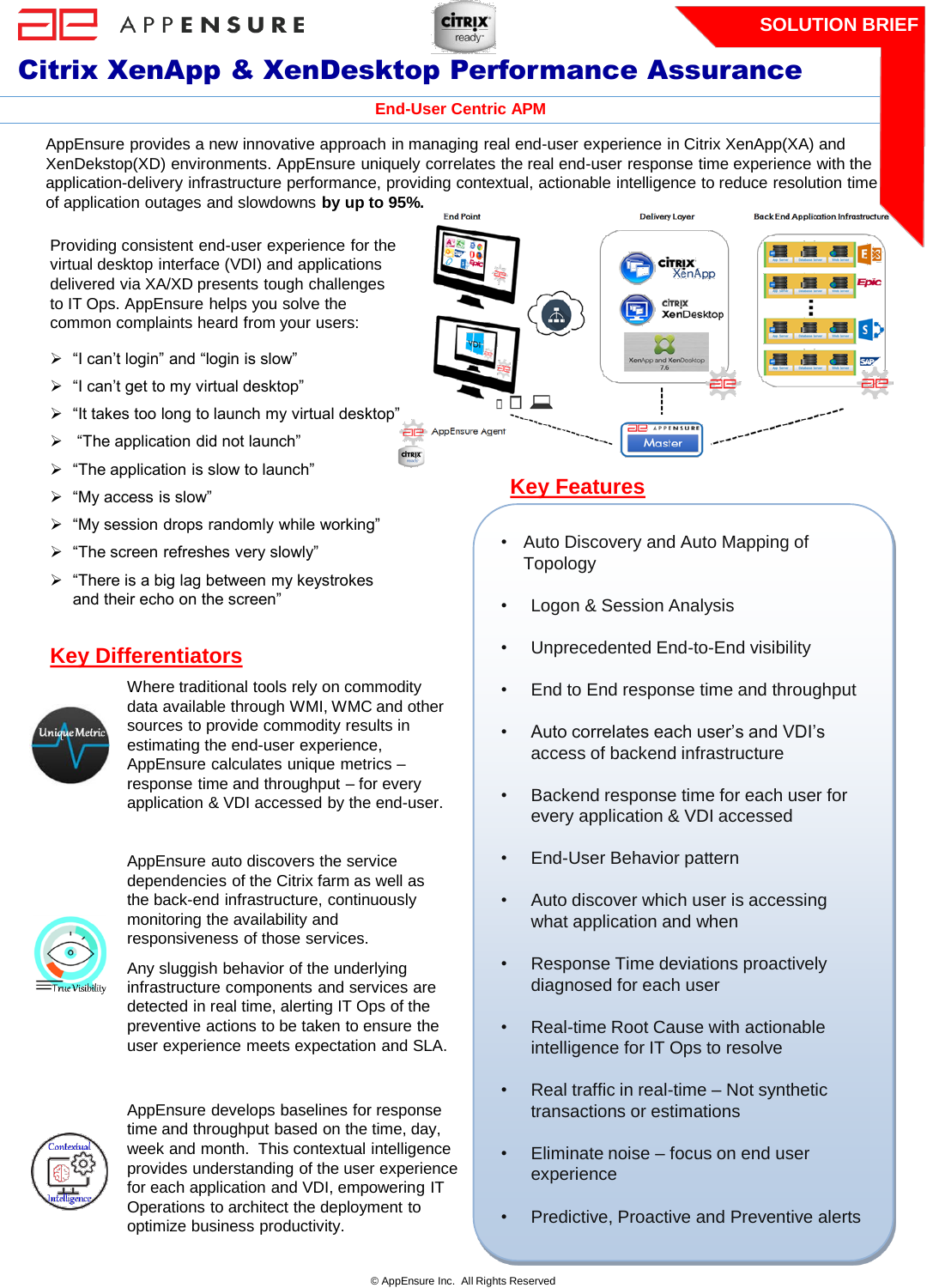APPENSURE

**CİTRIX** ready

#### **SOLUTION BRIEF**

## Citrix XenApp & XenDesktop Performance Assurance

**End-User Centric APM**

### **Unprecedented Visibility**

AppEnsure automatically maps the topology of the delivered applications and VDIs, hop by hop and end to end. This visibility extends beyond the Citrix farm to the back-end infrastructure on which the delivered applications and VDIs are supported.



### **Back-end Response Times**



AppEnsure calculates the response time of the host delivering the applications and VDIs, the back-end response times for each user individually and the overall average of all users of those applications and VDIs.

AppEnsure provides APM for IT Operations to proactively manage end-user experience. **REQUEST A DEMO TODAY** @ www.appensure.com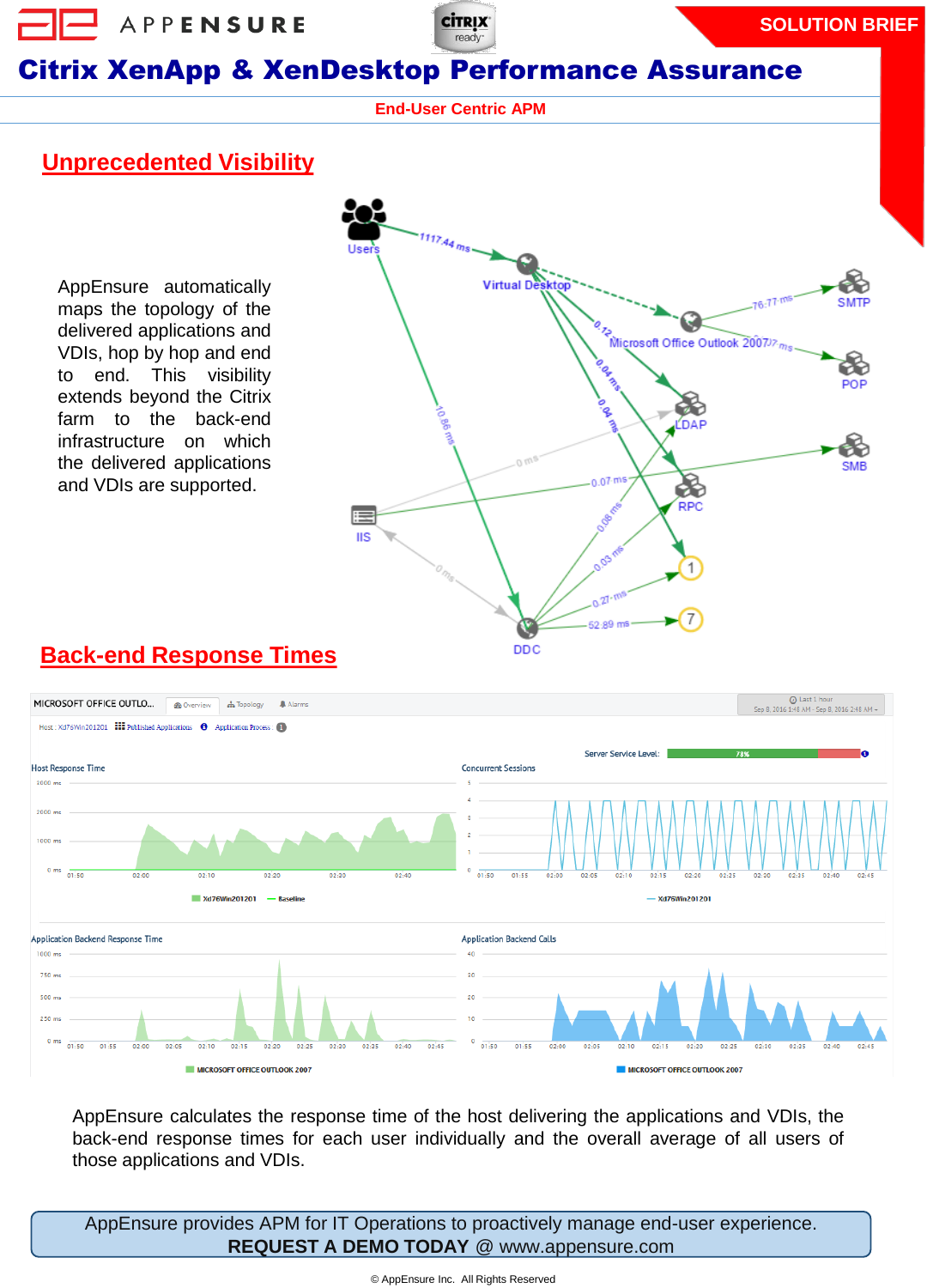

# Citrix XenApp & XenDesktop Performance Assurance

APPENSURE

**CİTRIX** 

ready

**End-User Centric APMLogon Analysis & Diagnostics** Last 2 Sessions Logon Duration  $155.5e$  $1<sub>2</sub>$ 65. Aug-25-2016 06:33:00 Profile Load time Group Logon Script Load time Desktop Policy Load Load time time 18 Sec  $0<sub>5</sub>$ Aug-24-2016 08:42:00 Profile  $\mathbb{G}$ r Logon Desktop Load time Load fime Polic ovid Script Load  $^{+1}$ time A Last 6 hours **JOHN** Overview Applications Alarms Machine Details End Point Sep 1, 2016 10:06 PM - Sep 2, 2016 4:06 AM = Alerts 20 Per Page Print Search Severity Latest Time Frame E m Summary Critica Connection establishment is >800ms due network latencies. Tue Aug 25 11:50:00 2016 Critica Logon Duration is >30 sec for JOHN ( Tue Aug 25 12:10:00 2016 Longer Profile load time because of Roaming profile usage Explanation **IlgerName** E Time Stamp  $\approx$  Count é. Tue Aug 25 12:10:00 2016  $\bar{1}$ **JOHN** 

AppEnsure analyzes the logon duration for each session for every user of XA/XD and provides comparison of the logon process for all sessions that a particular user has previously experienced. If the logon duration exceeds the specified threshold value (auto-baselined or IT Ops specified), diagnostics are performed to determine which particular phase within the logon process has taken a longer time than the set threshold period.

### **Session Timelines**



AppEnsure provides a detailed timeline for each session indicating the active and idle periods during each session for every user. This can be used to proactively review how to improve the user experience through optimizing the slower phases and infrastructure responses.

AppEnsure provides APM for IT Operations to proactively manage end-user experience. **REQUEST A DEMO TODAY** @ www.appensure.com